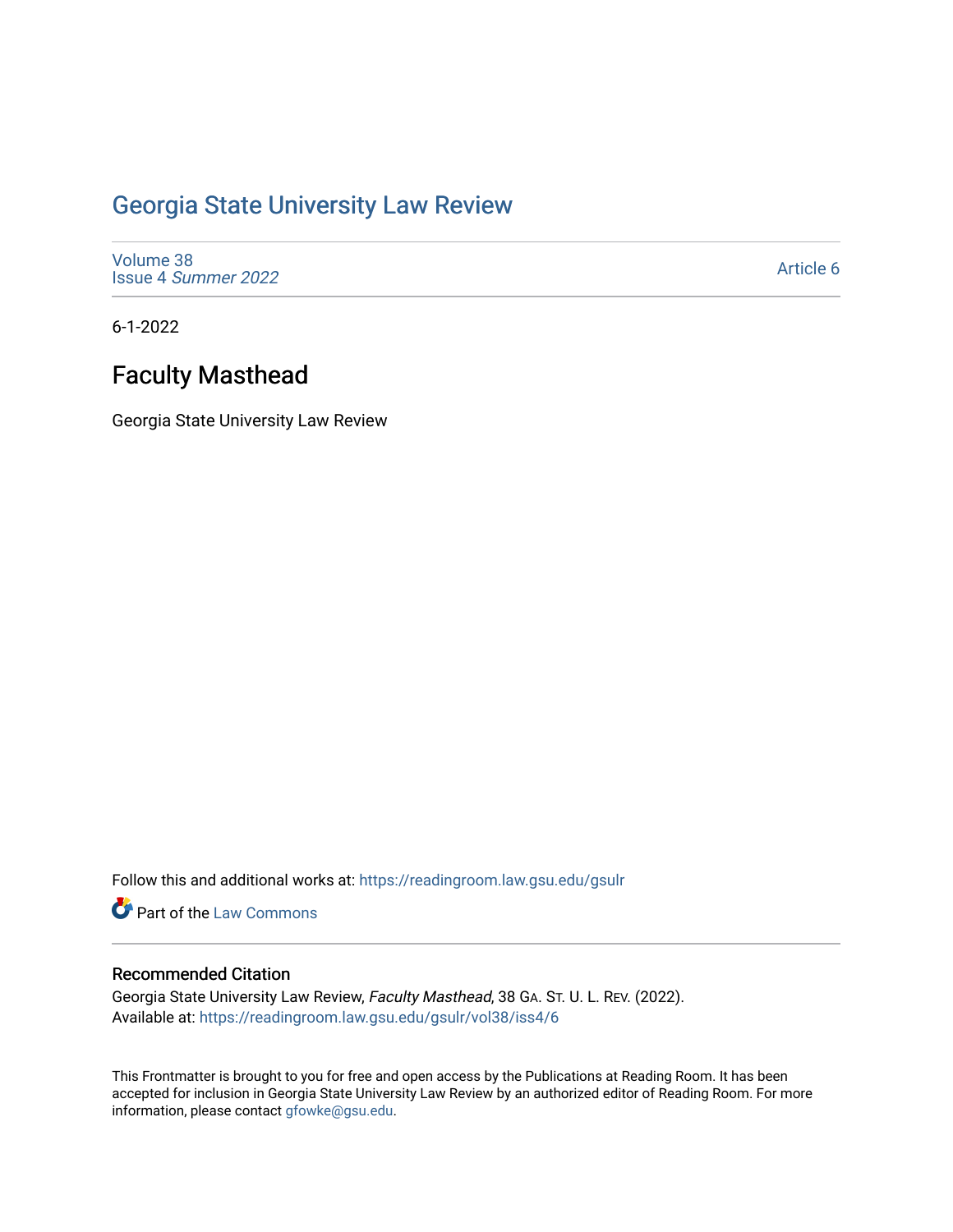: Faculty Masthead



#### **ADMINISTRATION**

LAVONDA N. REED, B.A.,J.D., *DEAN AND PROFESSOR OF LAW*

ELY ABBOTT, B.A., *ASSISTANT DEAN FOR LAW DEVELOPMENT*

- LISA R. BLISS, B.A., J.D., *ASSOCIATE DEAN FOR EXPERIENTIAL EDUCATION & CLINICAL PROGRAMS,* CO-DIRECTOR OF THE HEALTH LAW PARTNERSHIP LEGAL SERVICES CLINIC, AND CLINICAL *PROFESSOR OF LAW*
- CASSADY V. BREWER, B.S.,J.D., LL.M., *ASSOCIATE DEAN FOR ACADEMIC AFFAIRS; PROFESSOR OF LAW*

TRAVIS CHAMBERS, B.S., M.B.A., A.B.D., *ASSISTANT DEAN FOR ADMINISTRATION & FINANCE*

TAMEKA LESTER, B.S., M.B.A., J.D., *INTERIM ASSOCIATE DEAN OF STUDENT AFFAIRS; ASSOCIATE CLINICAL PROFESSOR AND ASSOCIATE DIRECTOR OF THE PHILLIP C. COOK LOW-INCOME TAXPAYER CLINIC*

TIMOTHY D. LYTTON, B.A.,J.D., *ASSOCIATE DEAN FOR RESEARCH & FACULTY DEVELOPMENT, DISTINGUISHED UNIVERSITY PROFESSOR, AND PROFESSOR OF LAW*

KRISTINA L. NIEDRINGHAUS, B.A., M.A., J.D., *ASSOCIATE DEAN FOR LIBRARY & INFORMATION SERVICES AND CLINICAL PROFESSOR OF LAW*

### **FACULTY**

KINDA ABDUS-SABOOR, B.A.,J.D., *LECTURER OF LAW*

WINDSOR ADAMS, B.A., J.D., *SENIOR LECTURER OF LAW* 

W. EDWARD AFIELD, A.B., J.D., LL.M., *MARK & EVELYN TRAMMELL CLINICAL PROFESSOR OF LAW AND DIRECTOR OF THE PHILLIP C. COOK LOW-INCOME TAXPAYER CLINIC*

CHARLOTTE ALEXANDER, B.A.,J.D., *ASSOCIATE PROFESSOR OF LEGAL STUDIES*

COURTNEY ANDERSON, B.S., J.D., LL.M., *ASSOCIATE PROFESSOR OF LAW*

MEGAN E. BOYD, B.B.A., J.D., *SENIOR LECTURER OF LAW*

PAMELA C. BRANNON, A.B., M.S.I.L.S.,J.D, *LIBRARIAN ASSOCIATE PROFESSOR AND COORDINATOR OF FACULTY SERVICES*

SHENITA BRAZELTON, B.A., PH.D.,J.D., *LECTURER OF LAW*

MARGARET BUTLER, B.A., M.S., M.L.S., J.D., *LIBRARIAN PROFESSOR AND ASSOCIATE DIRECTOR OF PUBLIC SERVICES*

ERICA F. BYRD, B.A., J.D., *LECTURER OF LAW*

BEN CHAPMAN, B.A.,J.D., *EXECUTIVE DIRECTOR OF THE LEGAL ANALYTICS & INNOVATION INITIATIVE*

RUSSELL D. COVEY, A.B., M.A.,J.D., *PROFESSOR OF LAW*

CLARK D. CUNNINGHAM, A.B., J.D., *W. LEE BURGE CHAIR OF LAW & ETHICS AND PROFESSOR OF LAW*

ANDREA A. CURCIO, B.A., J.D., *PROFESSOR OF LAW*

BRANDY O. DOMENGEAUX, B.S.,J.D., *SENIOR LECTURER OF LAW*

SAMUEL A. DONALDSON, B.A.,J.D., LL.M., *PROFESSOR OF LAW*

WILLIAM A. EDMUNDSON, B.A., PH.D.,J.D., *REGENTS' PROFESSOR OF LAW AND PROFESSOR OF PHILOSOPHY*

GERARD FOWKE, B.A., M.L.I.S.,J.D., *LIBRARIAN ASSISTANT PROFESSOR AND DIGITAL SERVICES LIBRARIAN*

ERIN C. FUSE BROWN, B.A., M.P.H., J.D., *CATHERINE C. HENSON PROFESSOR, ASSOCIATE PROFESSOR OF LAW AND DIRECTOR OF THE CENTER FOR LAW, HEALTH & SOCIETY*

YANIV HELED, B.A., LL.B., LL.M., J.S.D., *PROFESSOR OF LAW AND CO-DIRECTOR OF THE CENTER FOR INTELLECTUAL PROPERTY*

WENDY F. HENSEL, B.A.,J.D., *PROFESSOR OF LAW*

TRINA HOLLOWAY, B.B.A., M.S.L.S., *LIBRARIAN ASSOCIATE PROFESSOR AND HEAD OF COLLECTION SERVICES* 

MORAIMA IVORY, A.B., J.D., *PROFESSOR OF LAW AND DIRECTOR, ENTERTAINMENT, SPORTS, & MEDIA LAW INITIATIVE*

KAREN JOHNSTON, B.S.C.E., M.S.E.E.,J.D., *ASSOCIATE DIRECTOR OF THE CENTER FOR THE COMPARATIVE STUDY OF METROPOLITAN GROWTH*

TRISHA KANAN, B.S.,J.D., PRINCIPAL *SENIOR LECTURER OF LAW*

KENDALL L. KEREW, B.A.,J.D., *CLINICAL ASSOCIATE PROFESSOR AND DIRECTOR OF THE EXTERNSHIP PROGRAM* 

STACIE KERSHNER, B.A., J.D., *ASSOCIATE DIRECTOR OF THE CENTER FOR LAW, HEALTH & SOCIETY*